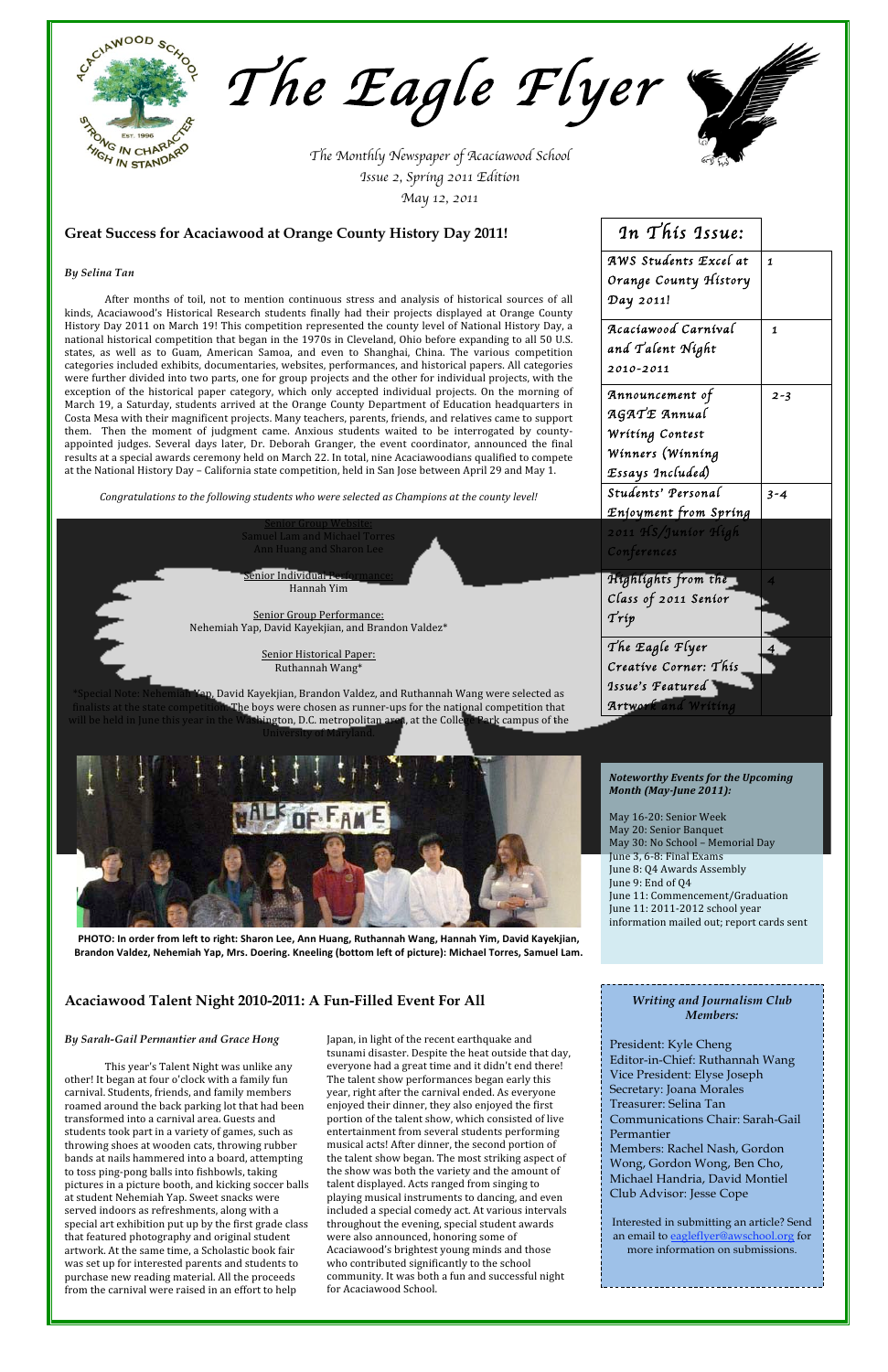# **Can I Pray For You? – The Pattern of a Fair, Respectful, and Caring Woman**

*By Joana Morales (Senior Division 1st Place)*

*Can I pray for you? God is who brought you to me. He is the only one who can help you.* Though these words are short and simple, the incredible power it had was strong enough to dramatically change a helpless young man's life forever. These words were spoken by an extraordinary woman who I see everyday at school. Her bright smile and frequent "Good mornings" to me as well as to her students never fail to show me what kind of person she is. This admirable teacher whose name is Noemi Quinones truly exemplifies the character traits of fairness, respect, and care. Her positive moral character is one that has placed her perfectly at Acaciawood School; she is a real example of our motto: "Strong in Character, High in Standard."

Noemi Quinones was born in the lively state of New York where she lived for twenty-one years. She attended the High School of Art and Design. However, the art supplies were expensive, so she got a job. When November came, her boss decided to hold a turkey raffle and to her surprise, she won! Her happiness, however was shattered when one of the employees shouted at her saying that she did not deserve to have her name in the bag because she was a new worker. Mrs. Quinones was hurt from the woman's words but decided to offer her fellow employee her own turkey. The manager however told Mrs. Quinones that she had the same right to the turkey as did every employee. From that experience she gained her own definition of fairness: "To me, fairness is a responsibility that a person who seeks respect and trustworthiness needs to possess."

Today, as the tide of the age continues to worsen, the society we live in is not one focused on the importance of positive moral character but rather on material things. Nevertheless, there are those who though not perfect, still make an effort to have a positive moral character. The words of Mrs. Quinones have left an impact on me: "We may be few, but we must take a stand for what we believe and take any opportunity God gives us...to speak about what we believe, remembering always that there is power in the written word… I believe that I can make a difference in someone's life by being respectful, caring, fair, showing citizenship and trustworthiness to all those God places in my way. This is my God-given responsibility and my legacy to future generations." Through Mrs. Quinones's ways of being caring, respecting, and fair, Acaciawood has become a better place and I am thankful to have such a positive pattern like her at our school.

Since 1983, Mrs. Quinones has been working in the education department. As a teacher, she believes that it is important to respect the teachers, parents, and the students. She said that "respect is very important to me in any endeavour or task I perform." An example of respect is when students would get expelled from the school. Those "worst-disciplined students" would write back to her to thank her for caring for them. She always "tried to treat everyone with the respect they deserved as human beings." Mrs. Quinones also believed that through respecting a person, they will respect you too. Her exact words were that "If you care for someone, you respect them and they in turn will respect you forever."

One day, many years ago, as Mrs. Quinones was teaching in Puerto Rico, one of her students came in and sat down. For an hour, the quiet man did nothing. When she asked him what was wrong, his eyes suddenly filled with tears. In her office, after many tears and tissues, he told her that his mom was very ill and that he was tired of working a part-time job as well as coming to school. He told her his thoughts of suicide. Mrs. Quinones became scared, but caringly asked him if she could pray for him because she believed that God was the only one that could help him. From that day, the young man was never the same again. She told me that "he always thanked me for caring and taking the time to listen to him." Her caring manner towards a helpless person in need caused a life to be altered. Mrs. Quinones says that "this is one of many stories where I have seen how caring can help heal someone's heart."

The earliest impacting recollection of fairness being exhibited to Reverend Shieh was when he was in high school. He was reading a book about how certain new political ideas sometimes lead to the persecution, mistreatment, and the occasional execution of certain politicians. It upset him that such unreasonable treatment of people existed, and he was determined to be fair to those he dealt with. As for caring, Reverend Shieh had a completely different and probably more impacting experience: After graduating from college and entering the military, as is required by Taiwanese law, Reverend Shieh worked and became a reserve officer; a 2<sup>nd</sup> Lieutenant. As such, he was given authority over thirty men. Throughout his assignment, he learned to care and take responsibility for his soldiers. At one time, he lent some money to a fellow soldier. Soon after that soldier left the military, however, he committed suicide. Reverend Shieh considers the money a loss, but not as great a loss as the life of that man.

 If there is something about these two traits that Reverend Shieh wants people to know, it is that both should be held to God's standard. Seeing as both are key aspects of God's own character, every Christian should not hesitate to instill such a high standard into their lives. Man's standard is corrupt and flawed; only the Word will be the final authority in determining how fair or how caring a person is. Reverend Shieh references the following verses as such a standard:

\*\*

### **BE FAIR, SHOW CARE: TRAITS THAT MAKE A LEADER**

*By Kyle Cheng (Senior Division 2nd Place)*

Character is rarely emphasized in today's society. If one looks around, gaining material possessions and pursuing good looks, fame, and/or wealth seem to be the priority of many people. However, emphasis on character is very much prevalent in churches, various religious groups, organizations such as the Boy and Girl Scouts of America, and the Marine Corps. In these specific groups, good character is a prerequisite, if not a necessity, to developing skills that impact other people in a positive, morally upright way. This is especially true if one decides or aims to become a leader, and in this case, a pastor. To lead a group of people or to shepherd a congregation is a daunting task, one that requires much work in one's moral character. Thus, I've decided to interview my pastor, Reverend Shieh.

We should be fair to everyone, and it should not be based on peoples' appearance or status. It should be upheld in accordance to the Word of God, as even the government is corrupt in interpreting laws and passing judgment. When we show care, it should reflect the love of God, for only that is the purest, most reliable, faithful, unconditional love possible. In fact, we should aim to reflect God in everything we do, because without Him, human character would be flawed, no matter how good it looks.

 The character traits of fairness and caring are probably the most evident in Reverend Shieh's life, and he defines each respectively: Being fair is to be just, equal, righteous, and respectful. To care is to be compassionate, and showing empathy and sympathy. The Reverend chose the traits of fairness and caring mainly due to the fact that as a pastor, he needs to be fair with the people he counsels. He needs to make fair verdicts based on listening to both sides instead of making quick decisions. Also, he needs to care for his congregation, the flock, so to speak, God has placed under his authority. He needs to listen to their problems, direct them to scripture, offer them sound council, and channel God's love so that the congregation knows that their pastor is someone they can trust; someone who is truly sent by God to help the church grow into spiritual maturity. Caring, Reverend Shieh noted, is also a basic Christian responsibility. Christians are instructed to love and care for their fellow believers as well as the unsaved. Since it is clearly commanded by God, he must listen and obey what is stated in the Word.

 Exercising good character often helps people in their personal life, social life, or ministry. In his case, Reverend Shieh has been most able to utilize fairness with his three kids. He needs to be able to treat each one equally and meet their individual needs in a fair way. On top of that, he needs to make sure that he doesn't spoil or give special treatment to any of them. In his ministry, he has been most able to exercise care to the people he counsels. Caring usually entails sacrifices and moving beyond one's comfort zone, and the Reverend certainly had to give up quite a bit of time and comfort to address people's needs, such as using technology when traditional, in-person appointments could have been arranged.

"My brothers, as believers in our glorious Lord Jesus Christ, don't show favoritism. Suppose a man comes into your meeting wearing a gold ring and fine clothes and say, 'Here's a good seat for you.' But say to the poor man, 'You stand there' or 'Sit on the floor by my feet.' Have you not discriminated among yourselves and become judges with evil thoughts?" (James 2:1-6, NIV)

"No one has ever seen God; but if we love one another, God lives in us and His love is made complete in us… We love because He first loved us. If anyone says, 'I love God,' yet hates his brother, he is a liar. For anyone who does not love his brother, whom he has seen, cannot love God, whom he has not seen. And he has given us this command: Whoever loves God loves his brother." (1 John 4:12. 19-21)

# **AGATE Annual Writing Contest Student Winners Announced**

### *By Ruthannah Wang*

The AGATE honor society at Acaciawood sponsors an annual writing contest for students of all grade levels as part of a fine school tradition. This year's contest featured a prompt that required students to make use of Acaciawood's six character traits – citizenship, responsibility, honesty, fairness, care, and respect – and incorporate at least two of them into an essay that showed specific examples of each trait. An especially unique aspect of this year's prompt also required the students to interview a person of their choice who was 55 years of age or older. The result was that many of the submitted essays were enhanced by personal anecdotes from the interviewees' lives, so much that it was extremely difficult to determine a winner. However, among the submissions, several students' entries stood out, and they were honored for their work during Talent Night. A list of their names, grade levels, and English teachers appears in this issue, as well as the original essays from the winners of the Senior and Junior Divisions. Congratulations to all the winners!

### **AGATE Contest Winners**

#### **Senior Division**:

1st Place - Joana Morales - 11th: Mrs. Anna Harris 2nd Place - Kyle Cheng - 10th: Mr. Victor Olivares

#### **Junior Division**:

1st Place - David Kayekjian - 8th: Mr. Jesse Cope 2nd Place - Daniel Kuai - 7th: Mrs. Noemi Quinones

### **Elementary Division**:

1st Place - Ashley Gonzalez - 6th: Mrs. Bethany Blatz 2nd Place - Marc Hudson - 4th: Mrs. Kimberly Kangas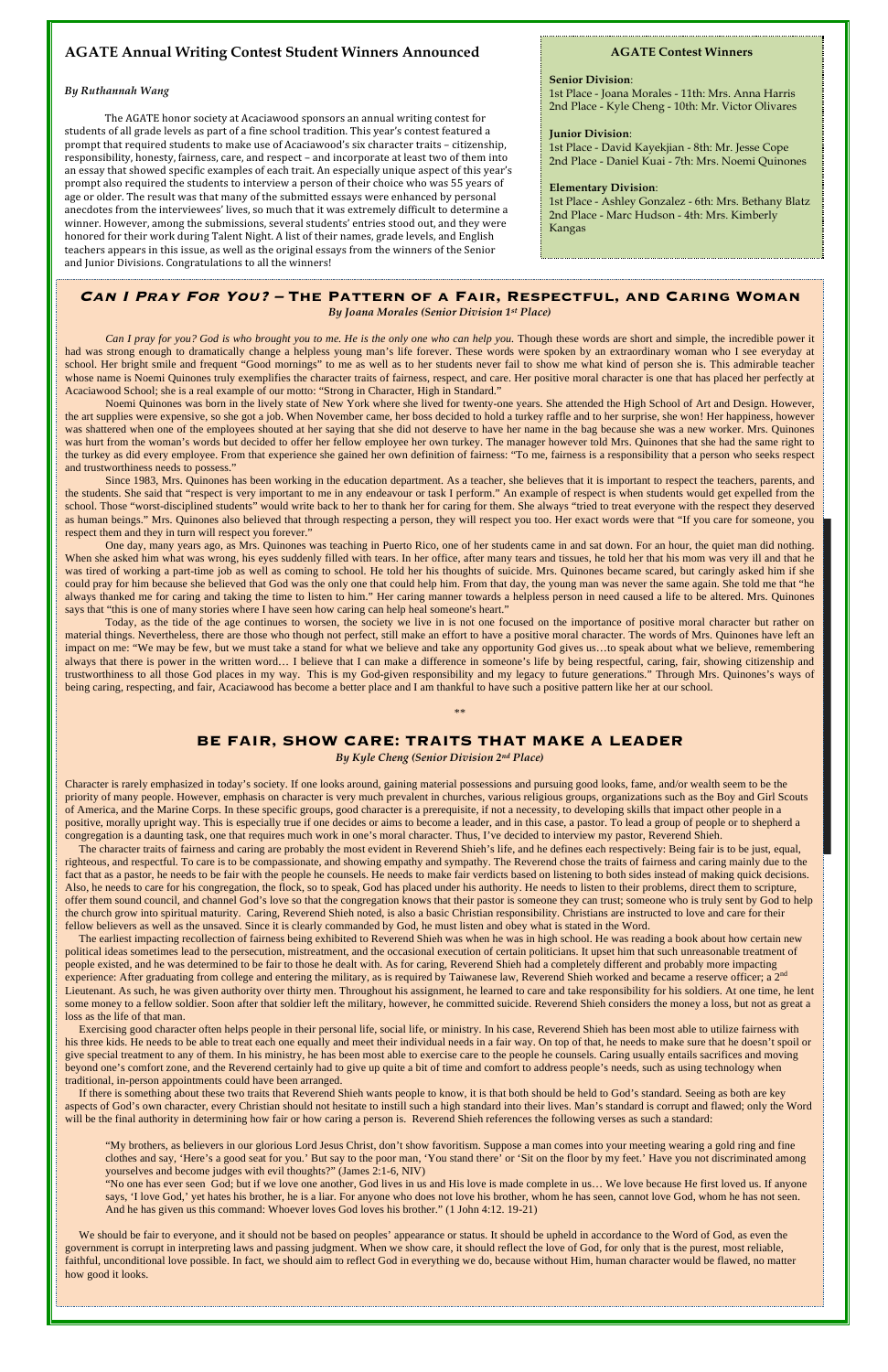## **HAYKANUSH SHAMIRYAN: AN EXAMPLE TO FOLLOW**

*By David Kayekjian (Junior Division 1st Place)*

Haykanush Shamiryan was born on March 8, 1945 in Tehran, Iran in a house-builder's family. When Haykanush Shamiryan was a few weeks old her mother passed away and when she was one she had a stepmother. Her stepmother sent her to work as a servant instead of school when she was barely nine years old. As a child she never had motherly love, so her goal was to be the best mom who is caring, responsible, loving, and respectful to her children and others.

Haykanush Shamiryan's care overflows from her being. In 1961 she married Temur Ayrapetyan, a highly educated but poor man, and had four children. Because of poverty, many days she went without food but she made sure that her children were well fed, cared for, and loved. When her mother-in-law was on her deathbed, she fed her, bathed her, and cared for her for three years until she passed away. She did the same for her husband when he was hospitalized. In order to get to the hospital she traveled in three different busses to bring home cooked food to him every single day for four years. She cares not only for people but also for nature. A dried up twig can blossom under her care. If you visit Shamiryan, the first thing she will do is make sure that you are well taken care of. At that moment she will cook for you, provide clothes and blankets if it's chilly, and give you lots of love. Haykanush Shamiryan's care is not the only virtue that I look up to but also her being a responsible person.

Haykanush Shamiryan learned responsibility in a hard way when she was only a child. As a servant she had to wake up at five in the morning to pick up bread from the bakery and prepare breakfast for the hosts. Throughout the day, she would finish all the jobs assigned to her diligently and at night she slept in a basement. Shamiryan was so poorly fed, that she would eat raw onions in the basement and they would taste like the best delicacy in the world. Later in life, she became a successful chef and fed thousands each day while singing and having a smile on her face. From the age of nine till now, she never missed a workday, was never late, and always went above and beyond. However, care and responsibility are not her only character traits. She is also respectful towards adults and young ones.

As a child Haykanush Shamiryan always showed respect to her elders. She respected her father and stepmother by never complaining for making her a servant. As a servant she always respected the host family and followed all of her assignments. Learning respect from a young age helped her to become a person of character. Now, at age sixty-five she not only respects her elders but also young ones. She always humbles herself and never puts herself above anyone.

After hearing and absorbing the responses by Mrs. Poon regarding the two character traits, I realized that Elmer Letterman was correct! It is not personality that keeps doors open, but strong character. Mrs. Poon showed to me that these words were really true, society today in this generation thinks that personality would open doors and would keep them open. They do not realize that it is really character that keeps them open, not personality. I became inspired after listening to Mrs. Poon, to grow into a man that is fair and trustworthy to other people. I agree with Mrs. Poon about her definitions and responses to fairness and trustworthiness because she also taught my mother to be fair and trustworthy. Now, my mother shows fairness and trustworthiness in society, so I believe that I should also demonstrate to others fairness and trustworthiness. I should take Mrs. Poon's advice as my guide to become a person in this society that is "strong in character and high in standard."

Haykanush Shamiryan is an example of care, responsibility, and respect for others to follow. She never had a real example to follow but her dedication and experiences through life made her a better person. Shamiryan became the best mom not only for her children but also for many others. Her living, which is full of life in the Lord, is an example for others. She said, "When you work hard and suffer as a kid, it shapes you and helps you gain character traits that will benefit you later on in life." Haykanush Shamiryan is my dear grandmother who I look up to every day and my goal is one day to be as caring, responsible, and respectful as she is.

\*\*

# **THE PATH TOWARDS SUCCESS**

*By Daniel Kuai (Junior Division 2nd Place)*

"Personality can open doors, but only character can keep them open." Elmer G. Letterman, who believed in strong, moral character, spoke these words. Although most of society today has low character values, there are some people that still have high character. Christina Poon, a grandmother from Hong Kong, has exemplified the character traits trustworthiness and fairness throughout her life. I believe that Mrs. Poon demonstrates trustworthiness and fairness for the following reasons.

First, Mrs. Poon believes that the definition of trustworthiness is being a "trustworthy, reliable, and dependable person" especially in your job. When you exhibit these traits, your boss will have more confidence and dependence on you. Mrs. Poon believes we should instill trust in all of our associations. Her example of trustworthiness was when her "mother-in-law trusted her with the finances because she knew she would not cheat or steal from her after showing her that she was a trustworthy person."

Next, Mrs. Poon defined fairness as to "care and share with others." Mrs. Poon states that "to be fair to others makes you a better person and causes them to be fair to you." She says that when you are fair, "people commit more trust and confidence into you, giving you more privileges than before." Mrs. Poon's example concerning fairness was when she was "fair to each of her children" causing them to not be "envious of one another." Now Mrs. Poon's children do not instigate fights with one another and are caring to each other. This character trait grew and developed into Mrs. Poon's being and made her a very fair, open-minded, and caring person in today's society.

Lastly, these character traits caused Mrs. Poon to be a better person in society because she became trusted by many more people and became fair to other people. Mrs. Poon gained these character traits by her father. She said that her father "instilled into her not to lie, cheat, and steal", thus, she reflects the true meaning of being caring and fair. Mrs. Poon endorsed these same words to me because she also believes that not lying, cheating, or stealing would cause you to be a fair and trustworthy person.

# **Special Feature: Students' Personal Enjoyment from the High School and Junior High Conferences!**

"From April 8‐10, 2011, I went to the brothers' junior high conference and it was awesome! In the first message, what I enjoyed was what the brother told us: that we are the center of the universe. God made the universe, including the planets and the earth, for us. And it was great that we could blend with different young people from different places. During the second message I started to pay more attention to the brother, and his speaking touched me a lot. I don't exactly know why, but I feel that the Lord touched me. Lastly, for the third message, I enjoyed that we have to build the ark and enter into the ark ‐ and we are not too young to build the ark. So let's build the ark!" *Moses Lin, 7th grade*

"This spring we went to Alpine Camp for our junior high conference. It was a two‐ hour drive, so we made some stops for dinner and snacks. On our way up, it began to snow and get foggy. As this is a rare sight in southern California, many of us took pictures! During our time at Alpine, we had snowball fights and lots of enjoyable meetings. The speakers were brothers Juan Carlos and Daniel, and they spoke to us about "The Vision and Work That Accomplishes God's Eternal Purpose." Although there were plenty of messages that I enjoyed, my favorite part of the conference was that God didn't need a reason to create us; He created us because He wanted to. I consider myself fortunate because unlike most people, who have been looking for their purpose in life, I know that our purpose is to contain and express our rich, enjoyable Christ."

*Sara Montiel, 7th grade*

"In Genesis, we know that there was the Tree of Life and the Trees of the Knowledge of Good and Evil. What does this have to do with us? As part of the Adamic race we were born into a period after man's fall. There was no way that God could use us to fulfill His purpose. However, God's calling of Abraham shows that He gave up the Adamic race and called out a new race, the Abrahamic race, to be His chosen people. We, the believers, have been transferred from the fallen Adamic race to the called Abrahamic race, but although we have the transfer in race, we still need to transfer in life. The brother used a really good example: he said that it was easy to take an American out of America, but that it was difficult to take America out of an American. As we know, Abraham was from a place that worshipped idols, so for God to call him, He had to appear in a strong way in order to draw him away from his evil background.

Through his many experiences with God, Abraham experienced a lot of grace. Grace is the inward experience of life in order for man to fulfill God's purpose. Grace is God Himself, in Christ as the Spirit. Where can we find grace? Grace is with our spirit, grace is in the word of God, grace is with the saints, grace is with the church, grace is in our testimony, grace is in our labor for the Lord, and grace is in our trials and sufferings. Grace is there in our failures. Sometimes, our situation may be beyond our control, so what we can only rely on is the grace of God. When we fail in certain things, God uses this as a way for him to supply us with more grace.

Abraham was promised a seed that would multiply and become as numerous as the stars in the heavens. However, when he was 75 years old, he still did not have a child, so he resorted to his servant and bore Ishmael. After this, God did not appear to Abraham for thirteen years. So, one of the things we need to know is that God does not want us to use our natural strength to work for Him. Instead, all He wants is for us to rely on Him and walk with Him day by day. Praise the Lord! God has called us for His purpose, and now we have to spread the enjoyment of Christ as the gospel. If we enjoy the Christ each day, and let our enjoyment of Christ be the gospel we preach, Jesus will finally have His second coming." *Gordon Wong, 10th grade*

*Moses Lin, 7th grade*